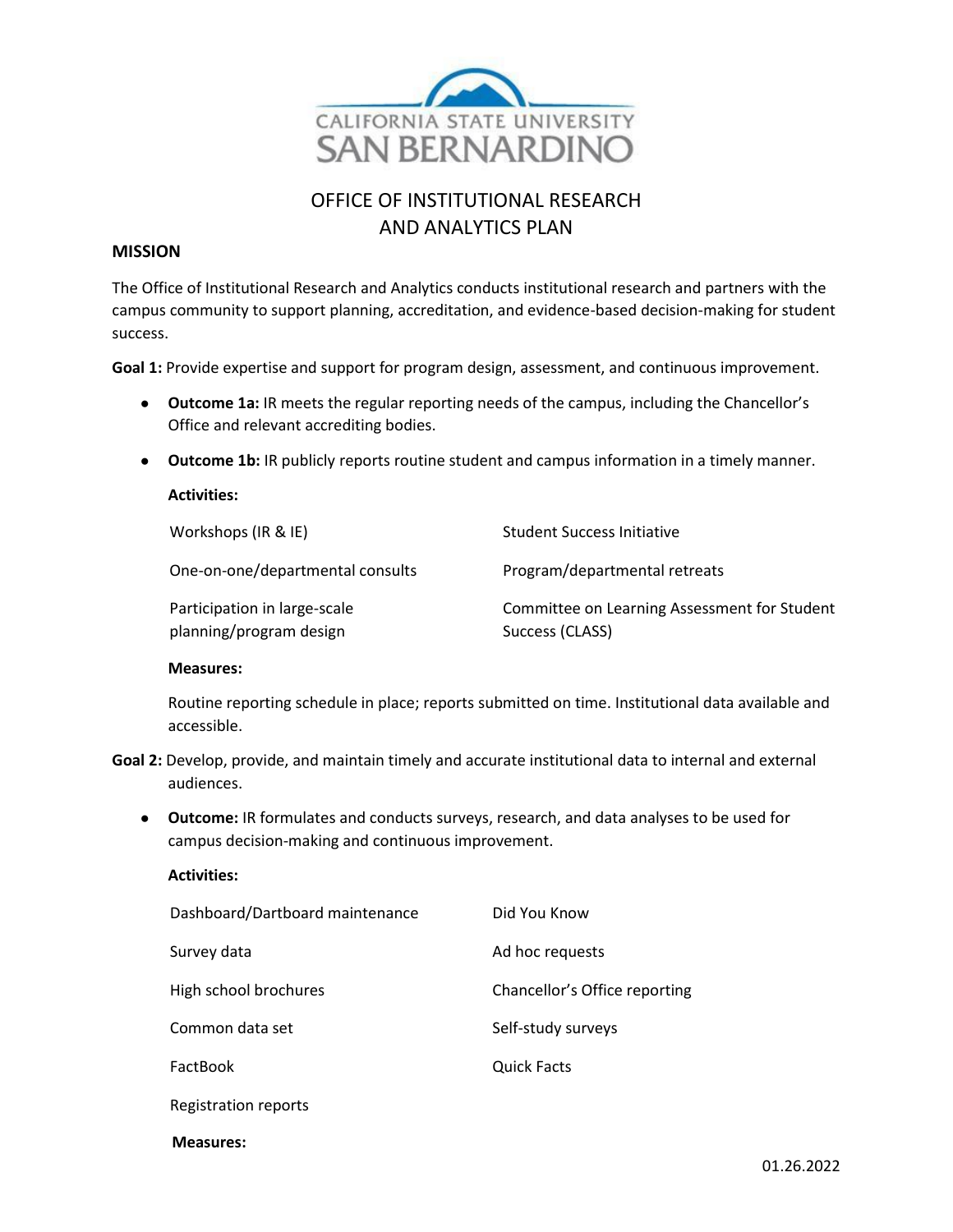Quantity of surveys and studies conducted in collaboration with or support of various campus entities

## **Goal 3:** Conduct project-based research and analyses.

- **Outcome 1a:** IR consults with the campus community regarding outcomes assessment activities.
- **Outcome 1b:** IR aides the campus community in acquiring skills related to program design, assessment planning, and measurement development through professional development opportunities.
- **Outcome 1c:** IR supports units' ability to synthesize and utilize assessment data to identify and implement continuous program improvements.

## **Activities:**

Predictors of student retention/graduation

Program evaluations, in example: Coyote First STEP, English Directed Self-Placement, Educational Opportunity Program (EOP), Intensive Mathematics Program (IMP)

## **Measures:**

Number of consults related to outcomes assessment. Number of workshops, retreats, etc. offered to campus community. Number of program design and planning discussions participated in. Question(s) in IR satisfaction survey. Audit of reports' outcomes and measures quality.

Units report having used data to "close the loop". Audit of reports identifying programmatic decisions made based on data. Question in IR satisfaction survey related to programmatic decisions based on data.

## **Office of Institutional Research & Analytics**